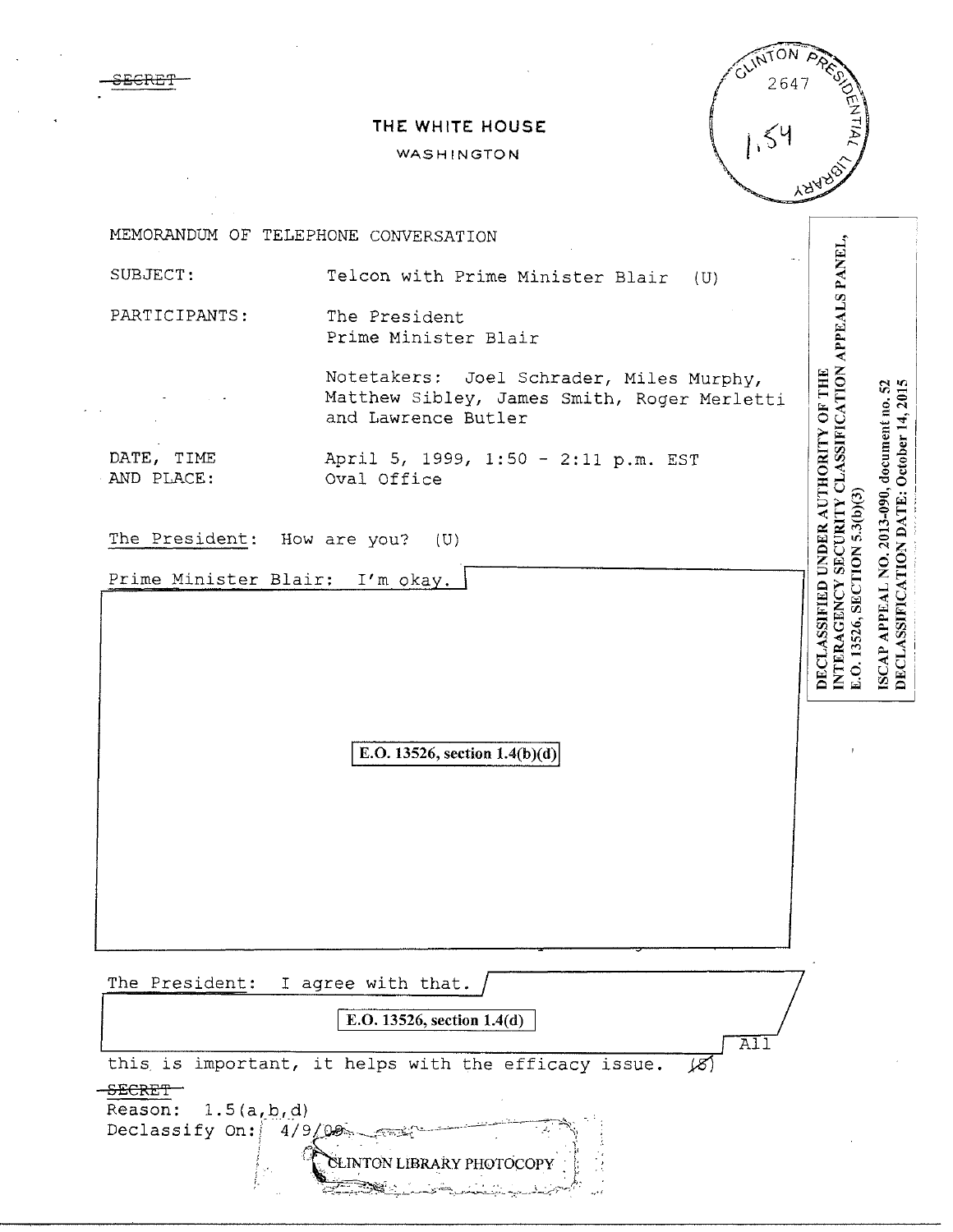SECRET 2

Presentationally, I think you are right. I **E.O. 13526, section 1.4(d)**  Prime Minister Blair: I agree absolutely. **E.O. 13526, section 1.4(b)(d)** SECRET

NTON LIBRARY PHOTOCOPY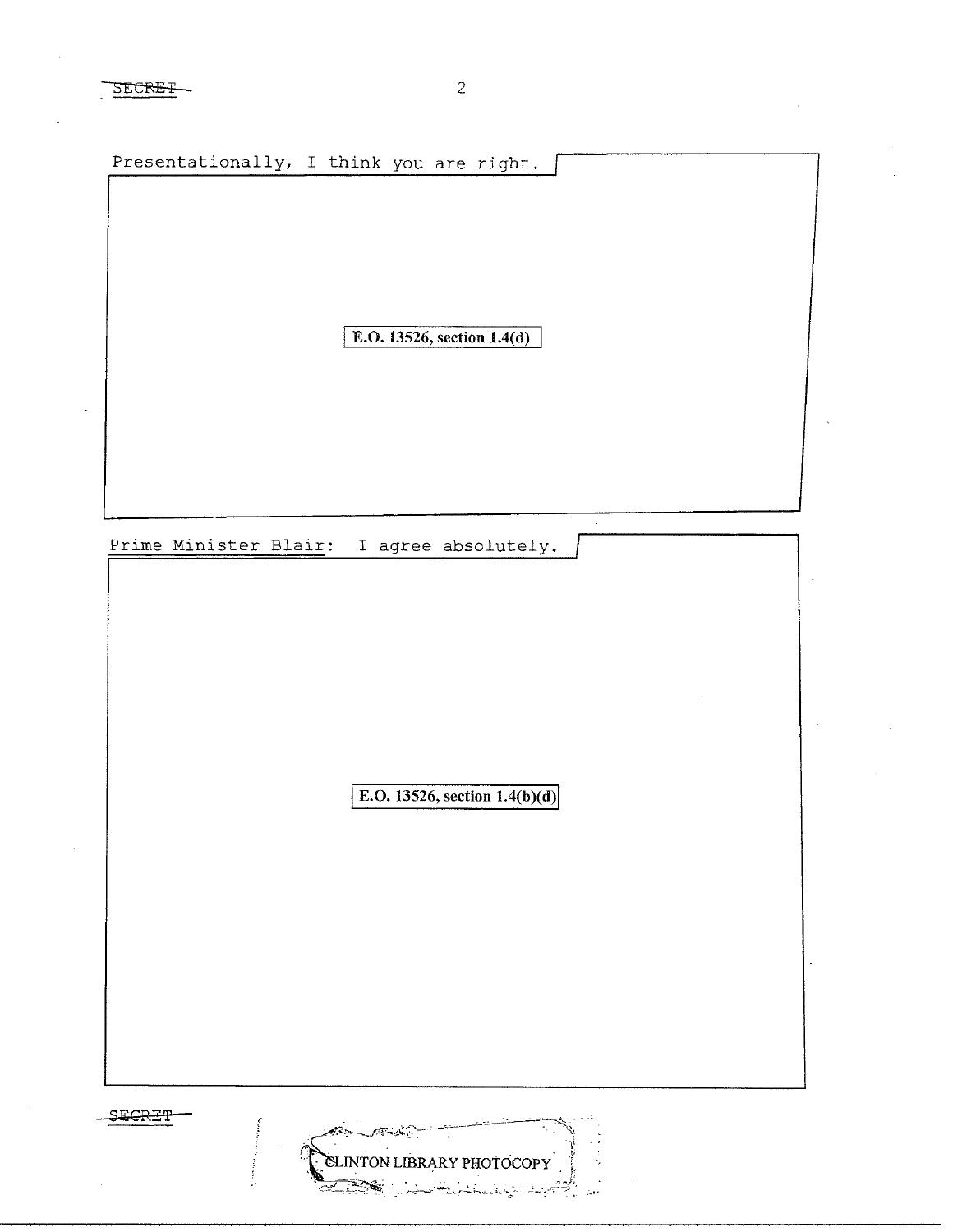**E.O. 13526, section 1.4(b)(d)** 

The President: I agree with that, but I don't think we are quite ready to say it.  $\angle$ 8)

Prime Minister Blair:

**E.O. 13526, section 1.4(b)(d)** 

The President: I agree. You can be sure all these offers he makes will not meet that standard. More and more of the Europeans are of the mind that we may have some definitional problems down the road. I'd like to talk about two things that are related. One is the refugee issue. It seems to me we are doing a little bit better, with NATO taking the lead organizing with Macedonia and Albania. But we have got to do more and quickly in finding places to resettle them and the conditions of their return. Different countries have different conditions, camps. 187

I don't know, but I know we have to create a release valve to take the pressure off Albania and Macedonia.

We're increasing economic assistance to countries bearing the greatest burden. |

I hope we can get as many concrete offers from others as we can, but the most important thing is to get those offers out now. We don't want Albania and Macedonia to close their borders and cause a worse situation. (S1

 $\tt{s}_{\rm{ECRET}}$ 

E.O. 13526, section 1.4(d)

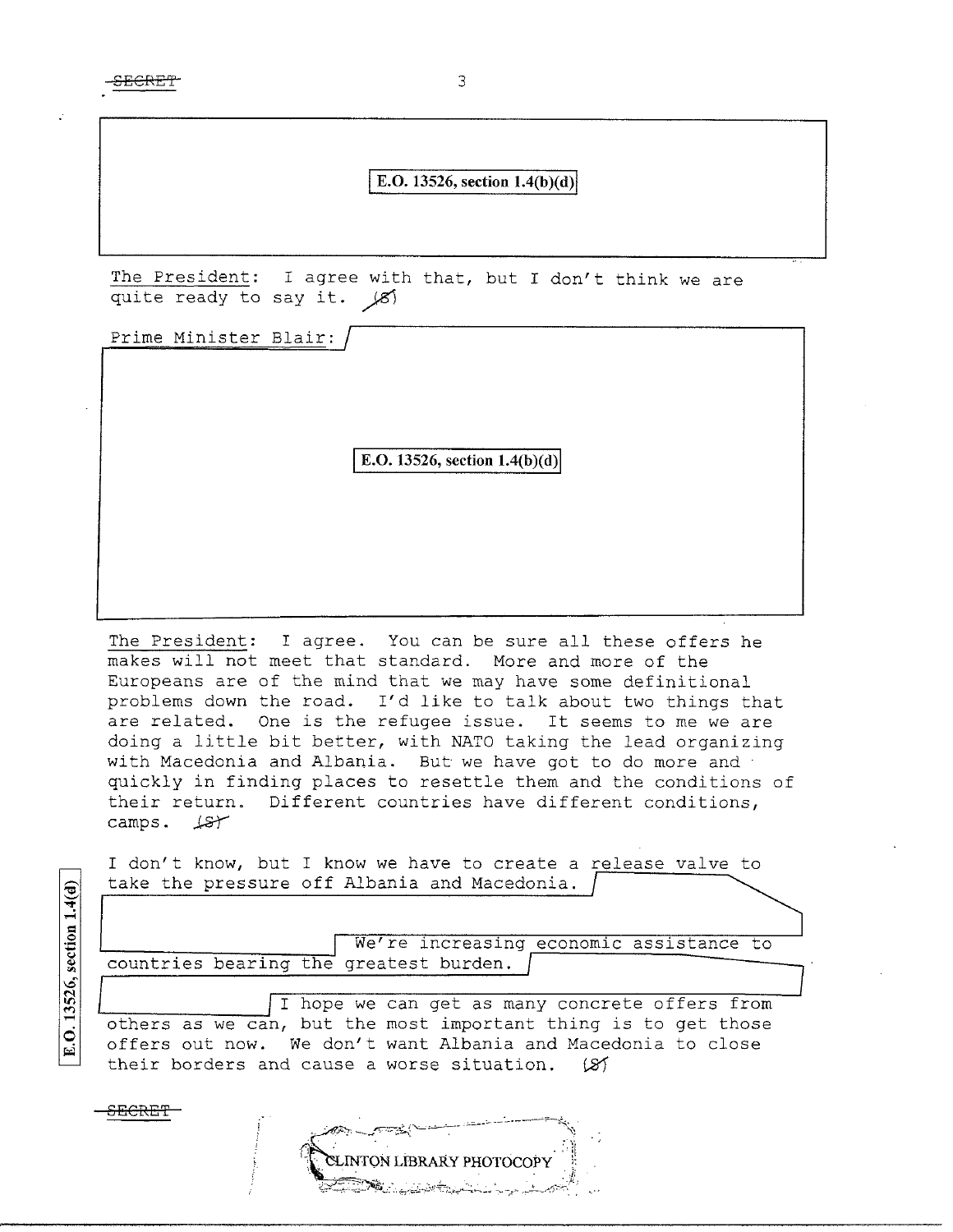$\overline{\text{SECRET}}$  4

**SECRE'l'** 

| The other thing I wanted to mention is I am quite concerned<br>about Russia's growing involvement,<br>E.O. 13526, section 1.4(d)                                                                                                                                                                                                    |  |  |  |
|-------------------------------------------------------------------------------------------------------------------------------------------------------------------------------------------------------------------------------------------------------------------------------------------------------------------------------------|--|--|--|
|                                                                                                                                                                                                                                                                                                                                     |  |  |  |
| We have to make it clear we understand this is a<br>political problem for them, and we don't mind them jumping on<br>us, but they shouldn't have military support that will put our<br>pilots and our forces at risk. We can't act as if there are no<br>consequences to that. Asy                                                  |  |  |  |
| Another issue that we're trying to work on is that surrounding<br>countries need to thoroughly inspect all the Russian shipments<br>going into Kosovo to make sure they are not violating the arms<br>embargo. I am concerned about that. I think the military<br>situation is in pretty good shape,/<br>E.O. 13526, section 1.4(d) |  |  |  |
|                                                                                                                                                                                                                                                                                                                                     |  |  |  |
| Prime Minister Blair:<br>E.O. 13526, section $1.4(b)(d)$                                                                                                                                                                                                                                                                            |  |  |  |
|                                                                                                                                                                                                                                                                                                                                     |  |  |  |
|                                                                                                                                                                                                                                                                                                                                     |  |  |  |
| The President: This is an open line; we have to be careful what<br>we say. You and I have discussed this before. $\sqrt{s}$                                                                                                                                                                                                         |  |  |  |
| Prime Minister Blair:                                                                                                                                                                                                                                                                                                               |  |  |  |
| E.O. 13526, section $1.4(b)(d)$                                                                                                                                                                                                                                                                                                     |  |  |  |
|                                                                                                                                                                                                                                                                                                                                     |  |  |  |

The President: I agree with that. The problem we are having here is whether we're taking people in Guantamano or the continental United States, then they like it and say they don't

**INTON LIBRARY PHOTOCOPY** f.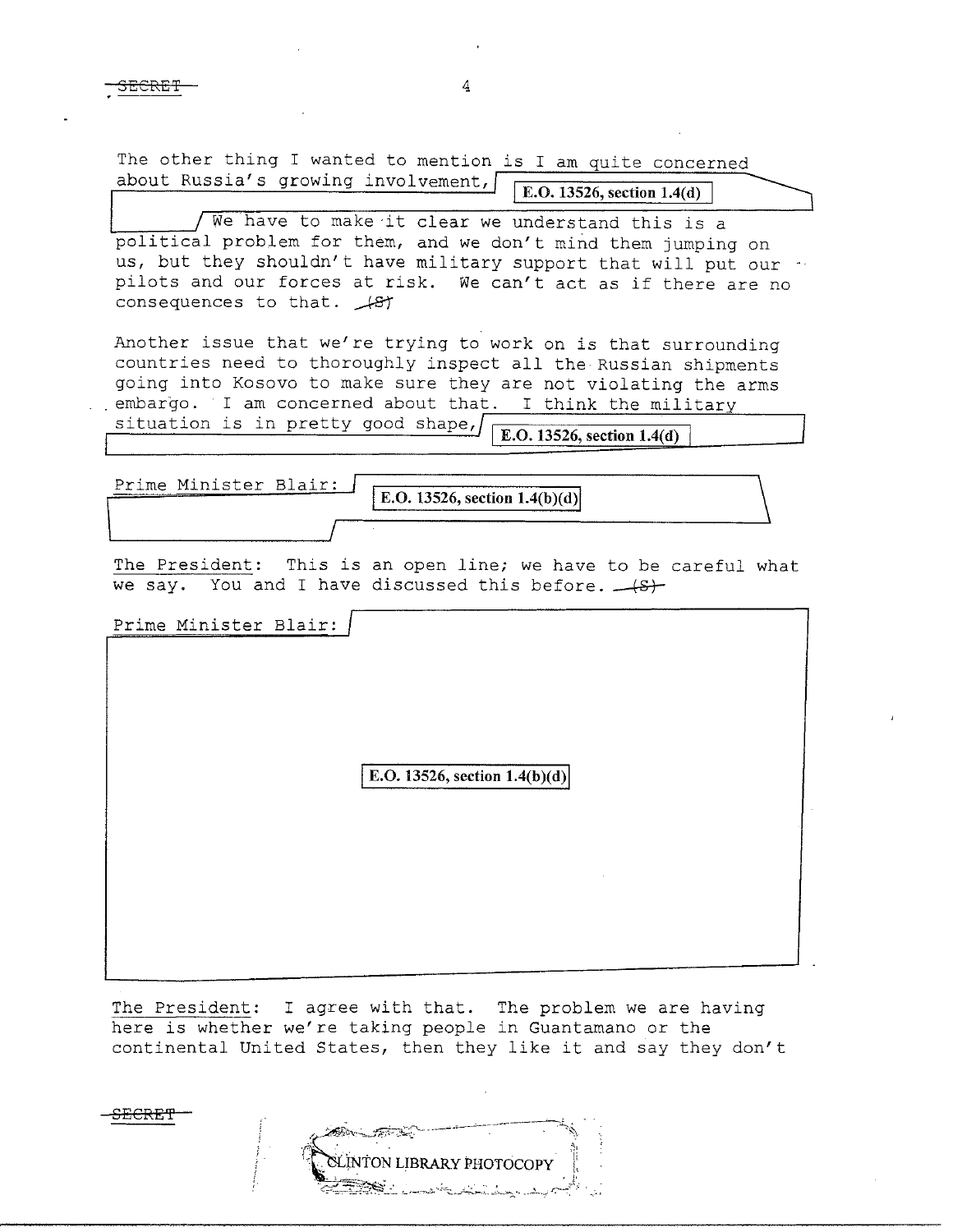SECRET 5

want to go home. Will they want to go home, once they've seen London?  $(\mathscr{C})$ **E.O. 13526, section 1.4(b)(d)** 

Prime Minister Blair: | Ver

The President: I understand the problem. On the other hand, we have to take enough pressure off Macedonia and Albania so they don't close the borders to keep their countries from coming apart. Talk to your folks. On one level, I'd like to take 100 thousand and put them in America tomorrow and run the risk of saying people don't want to go home. On another level, I don't want any. They might like it here and not want to leave.  $(2)$ 

Prime-Minister Blair:

The President: I agree with that. I wonder if our public affairs people should talk specifically to each other. *ke1* 

Prime Minister Blair: /

The President: Let's see if we can get this organized. It would make a huge difference.  $+CT$ Prime Minister Blair: /<br>The President: Let's see if we can get this organized. It<br>would make a huge difference.  $\angle$ et<br>Prime Minister Blair: /<br>The President: Let's have our own media people talking. We can

Prime Minister Blair:/ ~

The President: Let's have our own media people talking. We can offer to have all 19 join the conference call. If not, we ought to have the major countries agreed.  $\cancel{\mathscr{L}}$ 

Prime Minister Blair:

The President: I couldn't agree more. Okay, that's good. (Ø)

**CLINTON LIBRARY PHOTOCOPY** 

 $\mathbb{E} \text{E.0.13526, section 1.4(b)(d)}$